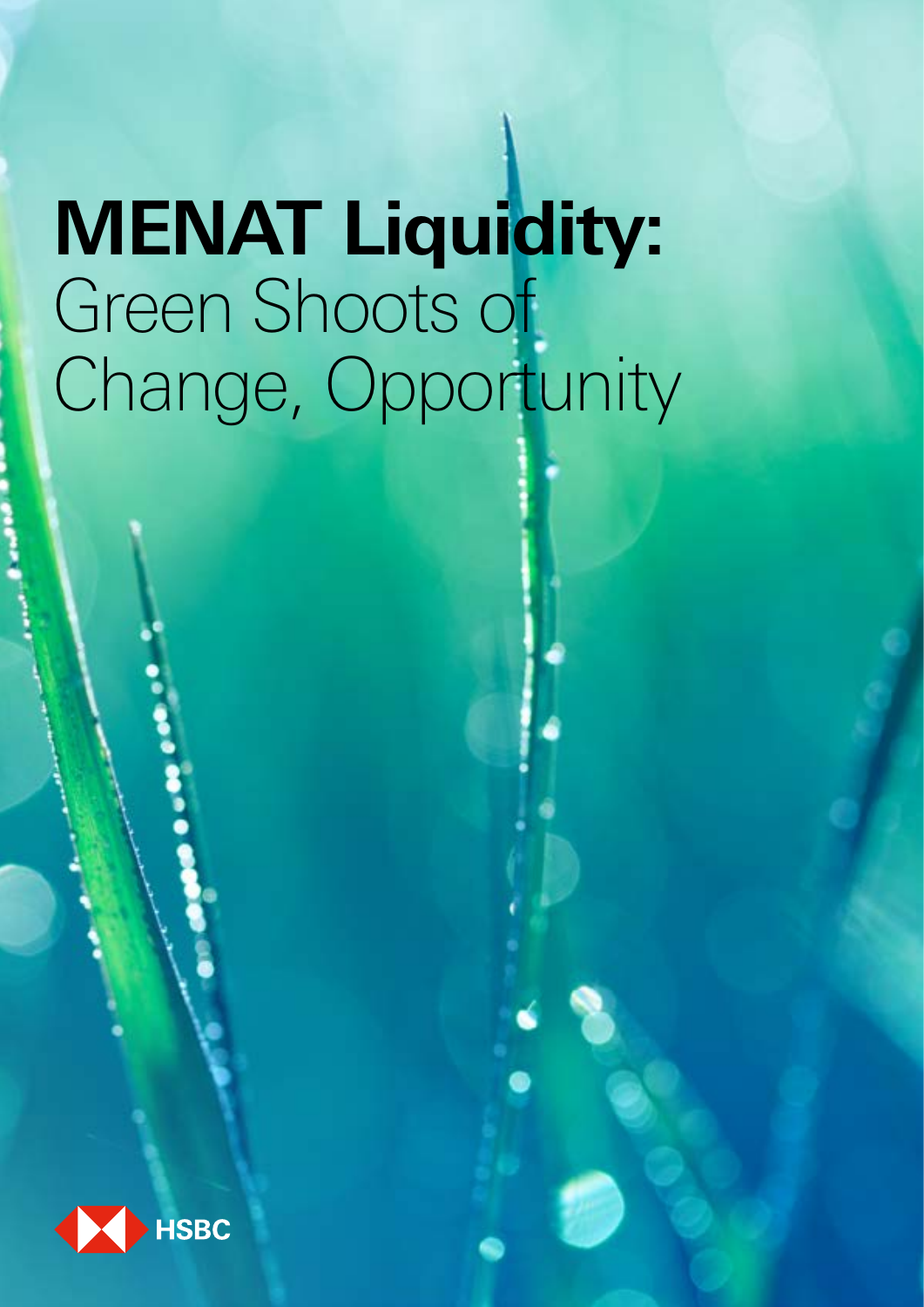## MENAT Liquidity: Green Shoots of Change, Opportunity

**With gradual but directionally upward oil prices and green shoots of various reforms and initiatives undertaken by the governments in the region clearly visible over the last 12 months, MENAT1 presents an interesting array of current opportunities and future possibilities. Siddharth Rungta, Head of Product Management, MENAT at HSBC outlines some interesting liquidity opportunities for corporate treasuries in the region and how they can be maximised.**

The free fall of oil prices through 2014-15 led to economic and fiscal challenges in MENAT, forcing governments to take the initiative to reduce dependency on oil and businesses to focus on efficiency and optimisation. With the significant recovery in oil prices, some countries in the region, such as Egypt, have recently improved their fiscal positions<sup>2</sup>. Furthermore, these improvements have taken place alongside other reforms, including measures to ease business registration, strengthen investor protection and improve the functioning of labour markets<sup>3</sup>.

These encouraging steps are among the reasons supporting regional growth projections of 3 per cent for 2018 and 3.2 per cent by 20204 . Growth in the Gulf Cooperation Council (GCC) member states is expected to reach 2.7 per cent by 2020<sup>5</sup>, with a key driver being infrastructure investment. Some of this is directly attributable to specific events, such as Dubai Expo 2020, Qatar World Cup 2022, Saudi Vision 2030 and the introduction of VAT by GCC members, but some are more generic. For instance, GCC members spent USD392.2bn across 1424 active transport projects in 2017<sup>6</sup>.

Coupling this with other initiatives, such as projects to develop free trade zones and e-government efficiency initiatives, many countries in the region look commercially attractive and policy reforms have helped boost domestic business confidence and foreign investment.

This transition from previously slow economic conditions to a promising growth trajectory is driving an interesting combination of treasury liquidity management strategies.

#### 1 Middle East North Africa and Turkey

2 http://pubdocs.worldbank.org/en/124691512062603210/Global-Economic-Prospects-Jan-2018-Middle-East-and-North-Africa-analysis.pdf 3http://pubdocs.worldbank.org/en/124691512062603210/Global-Economic-Prospects-Jan-2018-Middle-East-and-North-Africa-analysis.pdf 4http://pubdocs.worldbank.org/en/124691512062603210/Global-Economic-Prospects-Jan-2018-Middle-East-and-North-Africa-analysis.pdf 5http://pubdocs.worldbank.org/en/124691512062603210/Global-Economic-Prospects-Jan-2018-Middle-East-and-North-Africa-analysis.pdf

6http://www.numov.org/index.php/de/component/docman/doc\_download/1829 wirtschaftsforum-nah-und-mittelost-ausgabe-maerz-april-2018

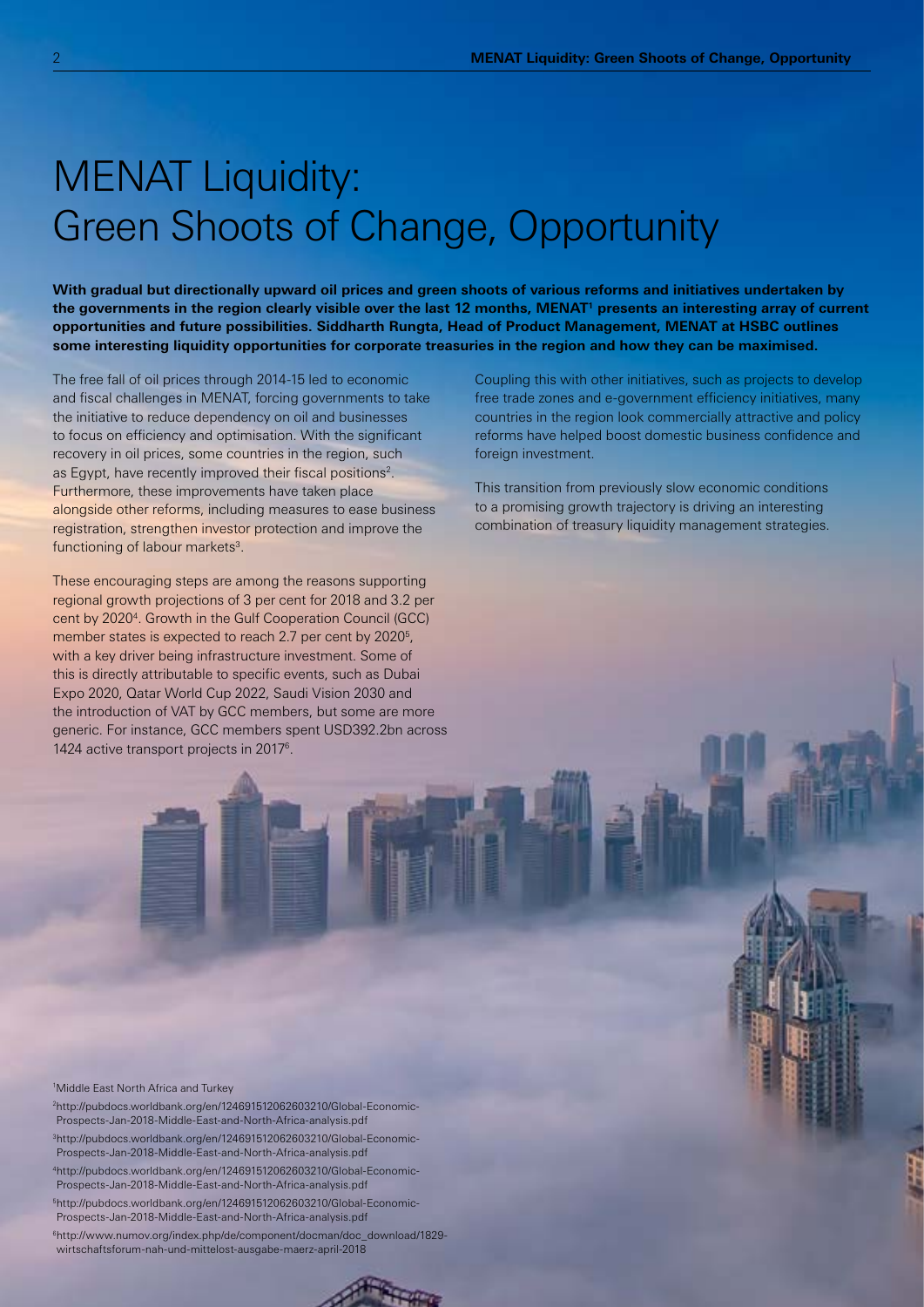#### **Liquidity management implications now...**

In the immediate term, there is a heavier emphasis on cost management and optimising yield. An important catalyst in the quest for higher returns on deposits has been the progressive rises in US interest rates, which have largely been reflected in policy rate increases in various countries in MENAT, such as UAE.

Some banks, possibly due to weaker balance sheets, have been prepared to offer quite attractive interest rates on deposits, both in UAE and Egypt. However, for a couple of reasons, this isn't necessarily a major inducement for some larger global corporations. Firstly, because of the counterparty credit limits in their treasury investment policy, they may only be able to place relatively modest amounts with some of the banks offering high rates. Having multiple small deposits with various banks can be administratively expensive, particularly since corporate treasuries are not typically heavily resourced. Therefore, being able to place fewer larger sums with banks that have robust credit ratings can be more attractive. Finally, global connectivity and visibility is something that is essential for global corporations and one that only the large international banks can offer.

Another reason why larger corporates may not simply place funds with the banks offering the highest rates is that the efficiency of their regional and/or global liquidity structures takes precedence. For these leading treasuries, a greater priority is partnering with a bank that has the physical network and solution capability in MENAT to enable the most effective visibility and mobility of their corporations' regional liquidity. From their perspective, a bank that is able to provide them with connectivity and visibility across multiple markets in the region, through a sophisticated liquidity product suite offering, is adding substantial value.

#### **...and in the future**

If the future prospects for MENAT economies outlined above come about, treasuries in the region will soon be facing a rather different set of challenges and opportunities. In this scenario they may well be dealing with far higher liquidity levels than before, which is likely to drive sophisticated corporate treasuries to look at their banks for innovation. Much of the expectation here will focus on automating, streamlining and centralising liquidity processes as treasuries will need to be increasingly responsive and agile in terms of liquidity management, while operating in ever shorter timeframes. Solutions that incorporate self-service and/or facilitate faster and less costly change management will therefore be welcome. These anticipated needs have been one of the drivers behind HSBC's creation of Next Generation Virtual Accounts (ngVAs) which is now live in the United Kingdom and will be available in UAE in the near future, and a new liquidity management portal that is currently in development.

ngVAs enable clients to open multiple new virtual accounts beneath a single physical account enabling clients to create sophisticated account structures using ngVAs, while still benefiting from the visibility, control and reporting advantages of an equivalent physical account structure.

At the same time, ngVAs give treasuries the chance to increase the centralisation of their operations. Using ngVAs, they can build structures that represent (for example) sets of business units or subsidiaries that can be managed centrally by treasury, such as to conduct payments on behalf of (POBO) or receivables on behalf of (ROBO). This sort of structure can provide the transparency needed at the entity or subsidiary level, while also delivering a centralised process for central treasury, plus being potentially more cost-effective to operate.

The other development, i.e. HSBC's new liquidity management portal, is intended to enable granular control of a broad spectrum of potentially automated liquidity management related activities and eradicating the need to log onto multiple systems in order to accomplish individual liquidity related tasks. The portal will deliver much more than just information presentation in form of self-service capabilities. It will enable clients to interact directly with HSBC systems to make changes to their liquidity structures rather than having to ask HSBC to make changes for them.

### Conclusion

Corporate treasuries in MENAT look likely to find themselves transitioning between two very different liquidity regimes in the near future. In anticipation of this, some leading treasuries in the region have already made substantive progress in improving the visibility of their liquidity, as well as its concentration and mobilisation. By maximising automation, they have also been able to increase the frequencies of sweeps to a central location, with UAE proving increasingly popular in this respect from a GCC perspective.

Achieving all this is considerably easier if working in partnership with a bank that can offer all the solutions and resources outlined above, and one that also takes a consultative approach in determining the best specific solution for the client concerned. This means that the client's liquidity management flexibility is maximised, which is clearly valuable in a dynamic liquidity environment such as MENAT.